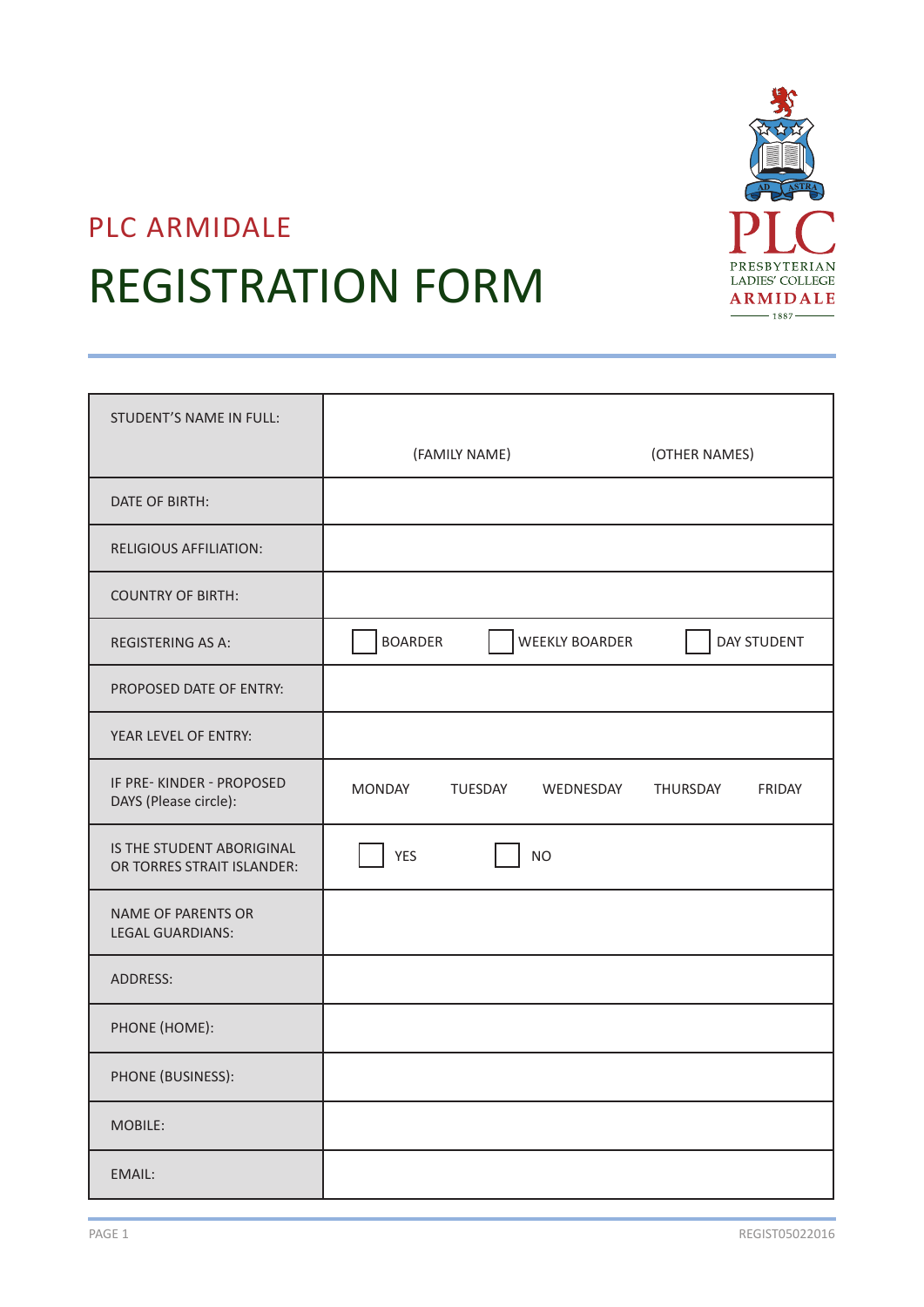## **I ENCLOSE THE REGISTRATION FEE (\$220.00) WHICH I UNDERSTAND IS NON-REFUNDABLE.**

OR

**Payment has been direct deposited to PLC Armidale at Commonwealth Bank Burwood BSB 062-128 Account 1034 5355.** (Please quote child's name as reference)

OR

| PLEASE DEBIT MY CREDIT<br><b>CARD NUMBER:</b><br>(with the application<br>processing fee \$220.00) |  |
|----------------------------------------------------------------------------------------------------|--|
| <b>EXPIRY DATE:</b>                                                                                |  |
| <b>NAME ON CARD:</b>                                                                               |  |
| SIGNED:                                                                                            |  |

## **PLEASE ALSO ENCLOSE A PASSPORT STYLE PHOTO OF YOUR DAUGHTER FOR OUR REFERENCE ONLY.**

| SIGNATURE OF PARENT<br>OR GUARDIAN: |  |
|-------------------------------------|--|
| DATE:                               |  |

I have read and I understand the terms and conditions of enrolment which are located on the reverse of this form and on the school's website.

In the event of demand exceeding places, the date on which the Application for Enrolment reached the School will be one factor in establishing priority.

Prior to interview a copy of the latest two School Reports will be required.

## **Please keep the School informed of changes of address.**

## **GENERAL FEE INFORMATION AND CONDITIONS OF ENROLMENT**

The tuition fee provides for a basic range of academic services available at the school including some incidental expenses such as local sporting and academic excursions, some music costs and student accident insurance. Expenses associated with major excursions, elective subjects, sport and end-of-year activities are charged separately. A textbook levy of \$100 per student from Kindergarten to Year 12 is charged with the first fee instalment. An annual technology fee will be charged with the first fee instalment for students who are involved in the BYOT program that covers access to the internet and maintenance of the school network. The boarding fee provides for complete house care and accommodation, school health centre facilities, study and meal services. Laundry services associated with linen and towels are included. The boarding fee does not cover incidental expenses such as taxis, dry cleaning, weekend activities or medical expenses and it is expected that boarders will have access to sufficient funds to pay for these items. The enrolment fee is non-refundable and contributes directly towards the provision of school teaching resources and improvements.

### **SIBLING DISCOUNTS**

These are available from Kindergarten to Year 12. Tuition fee discount: 2nd child 10% 3rd and subsequent child 25% Boarding fee discounts: 2nd and subsequent child 25% These discounts apply to new students enrolled from January 2016. Please note that sibling discounts are not available in conjunction with any other discount or fee relief.